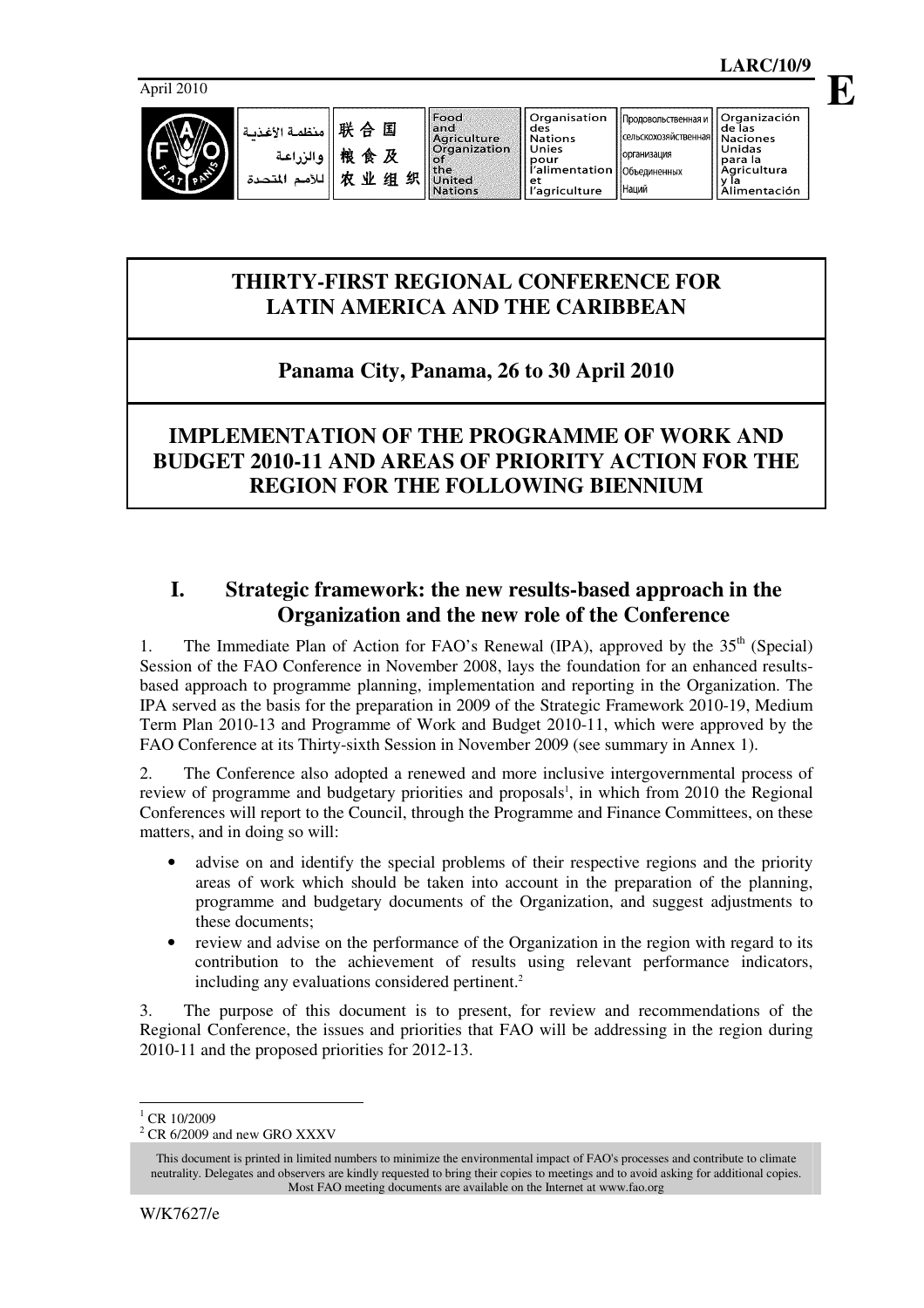# **II. The Programme of Work and Budget 2010-11 Latin America and the Caribbean**

4. The text below presents the main challenges and priorities of FAO's work in the Programme of Work and Budget (PWB) 2010-11. The appropriation of funds by Strategic Objective corresponding to PWB 2010-11 is shown in Annex 2.

### **The present situation**

5. During the last decade, Latin America and the Caribbean, taken as a whole, was the region that recorded highest growth in agricultural, livestock, forest and fisheries production and in its exports. However, performance by subregion and country and within each country varied considerably. Equally variable was the impact of the food crisis on the countries of the region. Countries with high levels of poverty, dependent on food imports and with economies more exposed to economic shocks (fiscal balance, remittances, trade, investment and official development assistance) are suffering to a greater degree the effects in terms of undernutrition.

6. The food crisis of the last two years has virtually wiped out two decades of progress in the fight against hunger in Latin America and the Caribbean. In 2009, the number of hungry stood at the same level as in 1990-92, at 53 million undernourished people.

7. The role of agriculture and the rural sector as generator of employment and engines of growth is essential in recessionary situations such as the one we have just passed through. However, in practice, the capacity of agriculture and the rural sector to cushion the impact of the crisis and to contribute towards recovery has been compromised by a weak institutional structure and by low investment in the sector for at least 20 years.

8. Small-scale agriculture, for its part, is also constrained by a lack of quality assets and by poor access to infrastructure and to the public and private services that could provide support. Contrary to requirements, small farming received relatively little support in proportion to its contribution to staple food supply, employment, environmental sustainability and cultural heritage. But the fact that the small farmer sector has been largely neglected makes it part of the solution to the problem of hunger in the region.

9. The upward trend in food prices in 2008 and the tendency for prices to remain high in relation to the previous period have prompted a reappraisal of the importance of staple food production in many countries. This represents a good opportunity to strengthen small family farming and thus to convert a problem (rural poverty associated with this social sector) into part of the solution (domestic supply of staple foods).

## **The medium-term challenges**

10. *Uncertain macro and international context.* Although there may be signs of economic recovery, we are not yet out of the crisis. The economic crisis will have continuing consequences, mainly on employment, and recovery will be slow. There are still risks and there could be resurges of inflationary pressure. Enduring unemployment and inflationary risk place a dual burden on vulnerable populations as they seek access to food and other basic goods.

11. *Production diversity.* An important characteristic of agriculture in Latin America and the Caribbean is its diversity, both between and within countries. There is a wide range of production units and systems at both levels, differentiated by agroclimatic conditions, scales of production, incorporation of technologies and access to resources and markets. This diversity represents potential and evokes the need for distinct policies in areas such as: a) provision of public goods to primary sectors (investment in agricultural R&D) and environmental protection, so that higher production remains in line with environmental objectives; b) issues of efficiency of public expenditure (appraisal of investments, governance of agricultural institutions); c) distinct policies targeting different producers; d) integration of sectoral policies going beyond the sphere of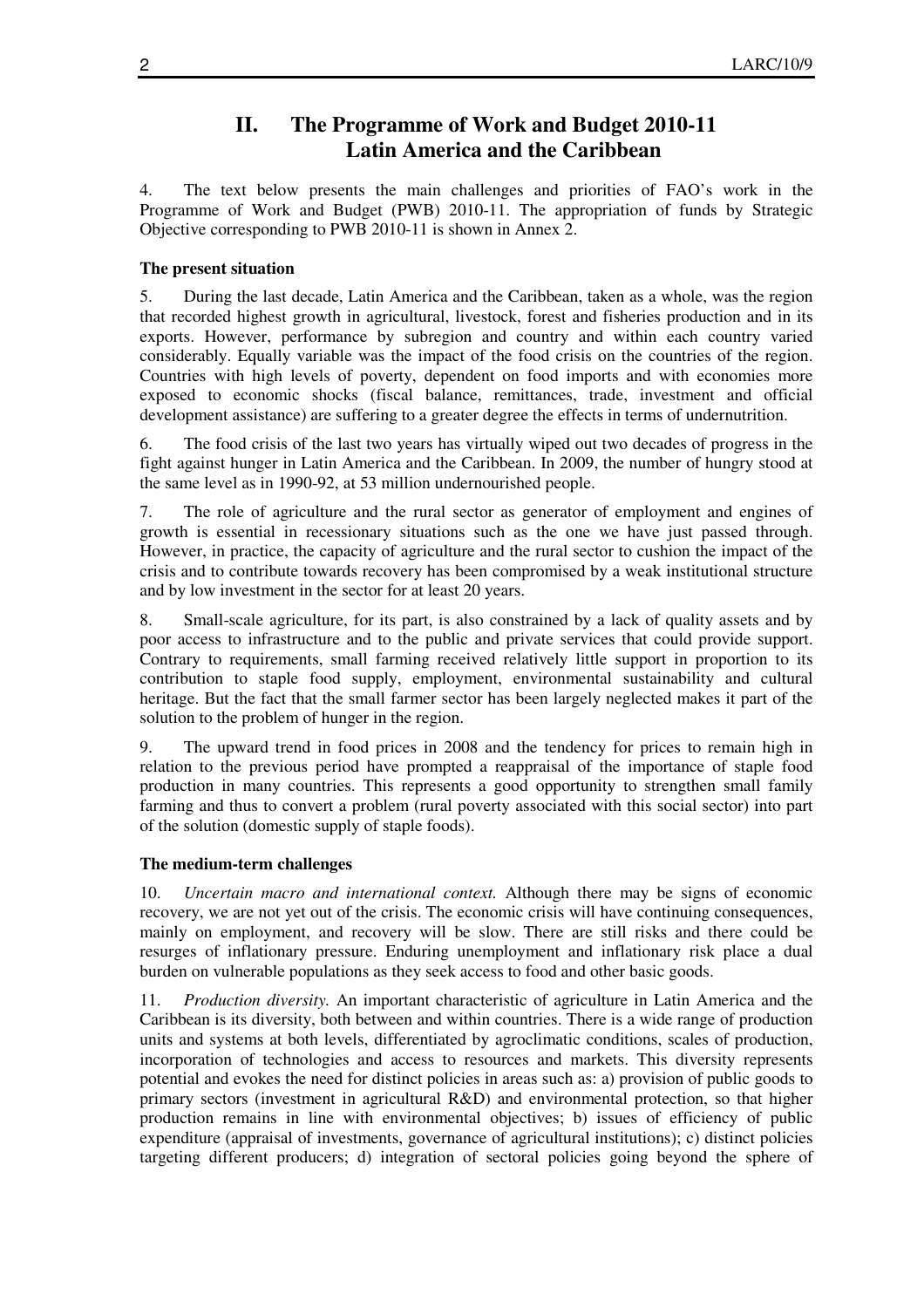production (e.g. education, integrated production systems); and e) implications for the integrality of the institutional framework.

*Mechanisms to promote small-scale agriculture*. Giving impetus to small and medium agriculture calls for greater consideration of the price volatility that now characterizes international and local markets, the high costs of transaction, the integration of agroforestry and fish culture, as well as off-farm activities and their environmental impacts. Proper attention needs to be paid to an appropriate balance between diversification of production at farm level to reduce risk and vulnerability, and increase biodiversity, on the one hand, *against* specialization and possibly higher yields, on the other. There is also a need to consider the difficulties in achieving minimally profitable production volumes and to promote integration in production chains for the local, national or international market and the formation of clusters around specific commodities, with correspondingly higher transaction and transport costs.

13. *Energy supply*. Energy consumption is expected to increase by 50 percent between 2005 and 2030, with the long-term price of oil stabilizing at around 70 USD per barrel (IEA, 2008). The growing international importance of energy supply has already brought agriculture to the centre stage because of biofuels. In fact, increased biofuel production was a factor behind the recent surge in food prices. Debate intensified because the growth in biofuel consumption in many developed countries was the result of public subsidies received by producers and consumers alike, and because in many cases the biofuel feedstock was also an important source of food, as in the case of maize. Although the topic of biofuels has abated in the last year, it will no doubt return to prominence once the world economy recovers and oil prices start climbing again. The region could put this situation to good use on account of its production potential, but there could also be renewed debate on the possible trade-off between food and biofuel production and related implications for prices and food security.

14. *Climate change*. This is already a topical issue in the region because of the general importance of agriculture. National and international public investment directed towards improving the adaptation capacity of agriculture is an innovative and vital perspective for the region's agricultural and rural sector. The genetic improvement of traditional varieties and the development and dissemination of new varieties better adapted to expected climate changes, the installation of infrastructure to manage water shortages and excesses (e.g. irrigation and drainage), the development of insurance schemes to protect small producers against climate risks, and early warning systems are just some of the potential areas for investment which, besides helping agriculture adapt to climate change, will also help boost its competitiveness.

15. *Food security*. The danger of experiencing a sudden and significant increase in food insecurity in the countries of the region will persist so long as the underlying structural causes are not resolved. In the region, with the exception of Haiti which has serious problems of food supply, the main challenge is to improve the food access of poor segments of the population, who are vulnerable to price volatility, unemployment and natural disasters. New major challenges facing the region are its changing demographics, the greater role of supermarkets, food quality and safety, and climate change. Promotion and adoption of the Right to Food is a key strategy for meeting these challenges and bringing about institutional change that will place agriculture, food and nutrition at the heart of national public policy.

16. Following the work orientations received from the Thirtieth Regional Conference and in accordance with the Strategic and Functional Objectives of the Organization that were approved by the member countries in 2009, our Programme of Work addresses the following areas:

## **Strategic Objective A: Sustainable intensification of crop production**

17. *Sustainable crop production systems for family farming.* Technical support will be given to the development, validation and promotion of sustainable technologies and good agricultural practices with small farmer associations (Colombia, Argentina, Paraguay); urban and periurban agriculture will be promoted (Bolivia, Argentina, Peru, Paraguay); national seed programmes will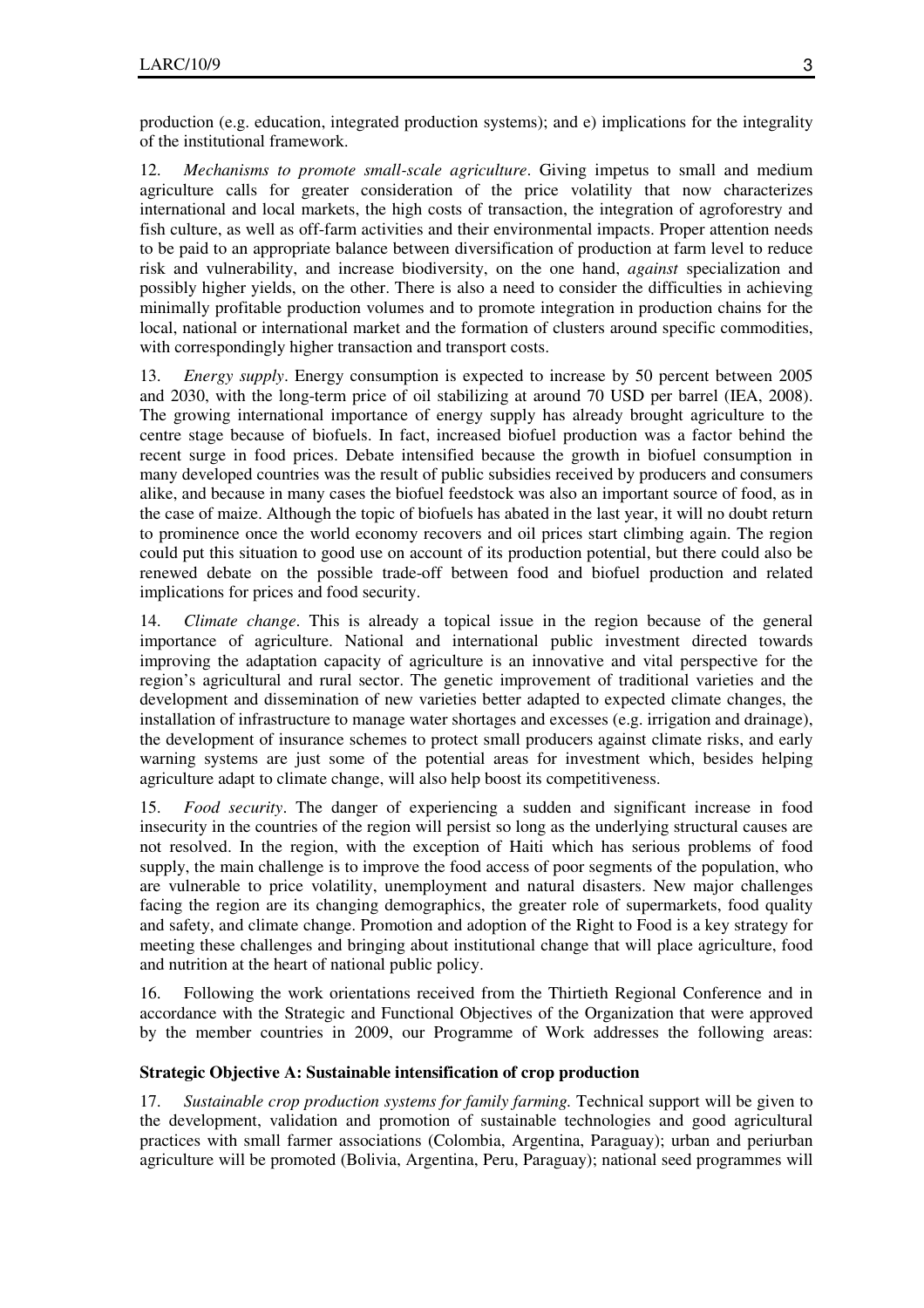be strengthened (Guatemala, Costa Rica, El Salvador, Honduras and Nicaragua); and information will be disseminated on the development and conservation of plant genetic resources.

18. *Integrated management of pests and diseases.* Technical support will be provided for the control and prevention of transboundary pests and diseases and those in local reservoirs; the participatory integrated management of pests and diseases will be promoted; and local methods of crop protection will be disseminated among small farmers (Paraguay, Bolivia, Nicaragua, Guyana).

19. *Management of pesticides***.** Support will be given to the strengthening of national pesticide control systems, the development of technical tools and training to reduce risks associated with pesticide use, and the elaboration of standards and actions plans for the registration and postregistration of pesticides (Peru, Bolivia, Colombia, Ecuador and countries of Central America); inventories of obsolete pesticides will be drawn up in the Caribbean; and support will be given to the elimination and prevention of stockpiles of obsolete pesticides (Paraguay, Bolivia y Ecuador).

## **Strategic Objective B: Increased sustainable livestock production**

20. *Family farming production and food security*. Assistance will be given to strengthening family livestock production systems and their contribution to food and nutritional security, including the rediscovery of local species and products, in seven priority countries of the region (Bolivia, Ecuador, Paraguay, Guatemala, Honduras, Nicaragua, El Salvador).

21. *Transboundary diseases*. Support will be given to the progressive control and the eradication of foot-and-mouth disease and other transboundary diseases, and the prevention of risks associated with animal and public health: control and eradication of foot-and-mouth disease (Bolivia, Colombia, Ecuador, Peru and Venezuela); control and eradication of classical swine fever (Andean, Central American and Caribbean countries); prevention of highly pathogenic avian influenza and swine influenza (Andean, Central American and Caribbean countries).

22. *Recovery of pastures*. Support will be given to the recovery and sustainable management of pastures for meat and milk production (Andean countries and main producer countries of the region).

## **Strategic Objective C: Sustainable management of aquaculture and fisheries**

23. *Integration of aquaculture into traditional agricultural systems.* By building *in situ* capacity, support will be given to the integration of aquaculture production systems into smallscale agricultural communities of Paraguay, Bolivia and Ecuador, including the promotion of integrated crop-livestock-aquaculture farms, for the purpose of increasing food supply and the productivity of family farming. Governments will receive support in designing strategies to have a ready supply of fish seed throughout the year, accessible to resource-poor farmers.

24. *Building capacity of family-based aquaculture*. Participatory surveys will be carried out in the COPESCAL countries to determine the current size of the sector and to identify common constraints to the competitiveness of small-scale producers, in order to build the capacity needed for their incorporation into value chains and thus enable them to become economically selfsufficient.

25. *Evaluation of the status of ornamental fisheries in the Amazon basin.* A survey will be conducted on the state and recent evolution of the capture and trade of ornamental fish, including the distribution of benefits along the commercial chain and existing regulations on the national and international trade in ornamental fish, with the aim of proposing measures to foster the sustainability of the sector and to safeguard biodiversity.

## **Strategic Objective D: Improved food quality and safety**

26. *International standards on food quality and safety, Codex Alimentarius***.** Technical assistance will be provided for the implementation of Codex international standards on food quality and safety; national and regional capacities will be strengthened for the formulation and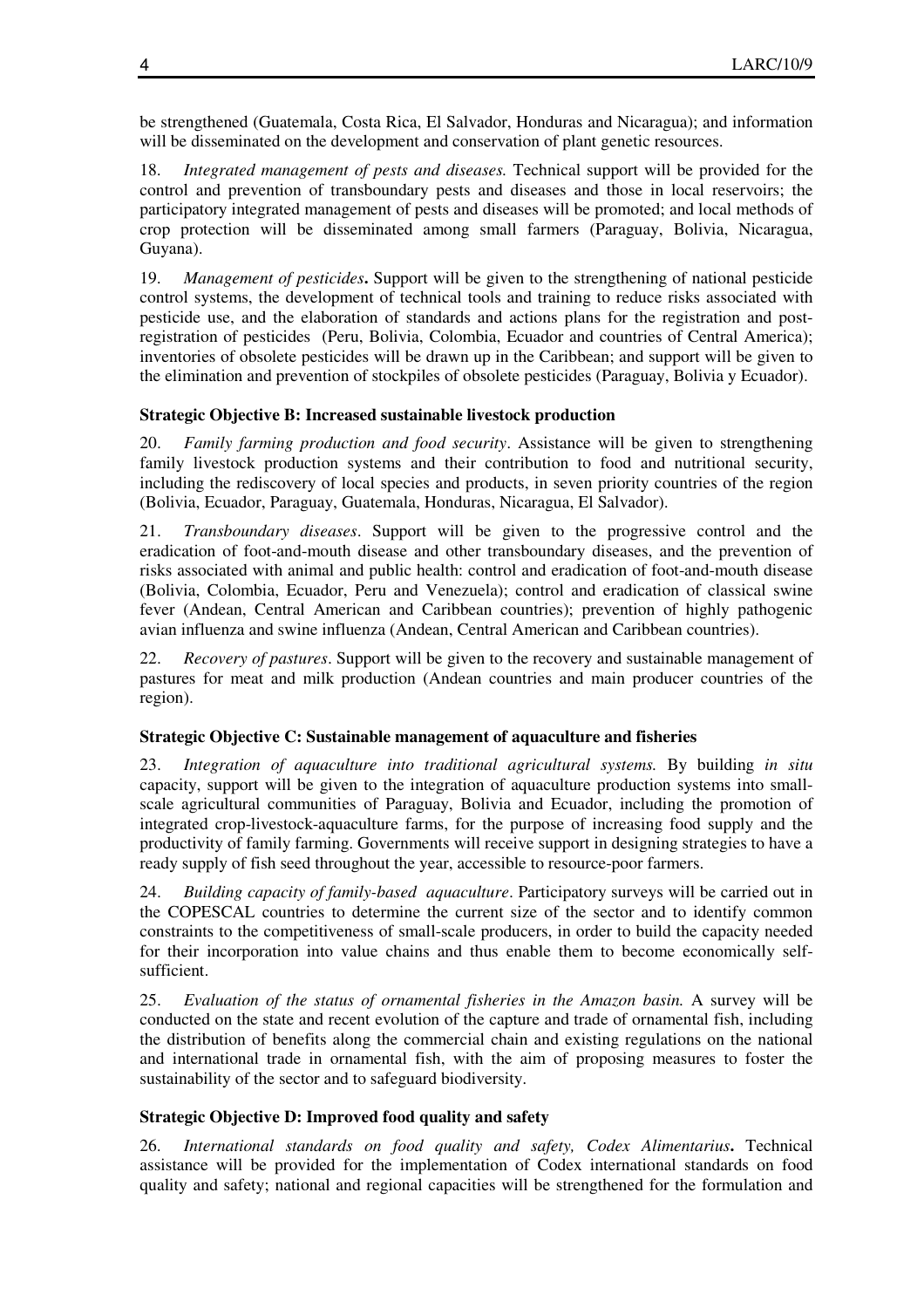harmonization of risk-based standards and implementation of their requirements; and support will be given to help countries of the region attend Codex meetings.

27. *Food safety policies and national food control systems***.** Assistance will be given to evaluating and strengthening capacity of food safety control systems; to formulating food safety policy and action plans; and to developing and implementing effective food safety control systems. Support will also be given to the design of common strategies to obtain equivalent protection measures; the development of economic criteria and indicators to assess the impact of food safety and effective communication strategies to raise awareness of the importance of food safety among the different stakeholders (population, decision-makers, national authorities, etc.).

28. *Effective communication on food quality and safety.* The campaign "Come Sano" (eat safely) will be conducted in English, Spanish and French to prevent food-borne diseases in all countries of Latin America and the Caribbean. It will communicate good practices for food safety and healthy eating, including the hygienic handling and preparation of food in the home following Codex guidelines, to an audience of consumers, producers, processors and traders.

# **Strategic Objective E: Sustainable management of forests and trees**

29. *Statistics and information on forest resources of Latin America and the Caribbean.* Assistance will be provided to collecting, processing, analysing and disseminating data and information on forest resources, given their importance for the formulation and implementation of forest policies, technical decision-making and forest management, the promotion and strengthening of institutions responsible for forests and natural resources, governance at all levels, protection of water resources in catchment basins, mitigation and adaptation to climate change and natural disasters, including forest and agricultural fires, and protection of biodiversity in the Amazon forests.

30. *Strengthening policies and practices that affect the forest sector.* Assistance will be given to building knowledge, transferring technology and disseminating experiences relating to the forest sector by encouraging dialogue and international cooperation; in particular, support will be given to help countries develop programmes for forest protection and conservation of ecosystems and participate in international agreements on issues and programmes related to climate change, UNREDD (Reduced Emissions from Deforestation and Forest Degradation) and environmental services from forests.

31. *Social, economic and environmental values of forests.* Support will be given to help countries assess the social, economic and environmental values of their forests, and to determine how they contribute to improving the living standards of communities dependent on forest resources, forest commodity markets, goods and services provided by forests to communities and to food security, and the environmental values of forests, including conservation of biodiversity, rehabilitation of degraded lands, safeguarding of water resources, and mitigation and adaptation to climate change.

# **Strategic Objective F: Sustainable management of land and water and environmental challenges affecting food and agriculture**

32. *Climate change*. Support will be given to the design and application of a system and tools to manage risk related to climate variability and its impact on agriculture and rural communities at local and national level in Chile, with the prospect of extending experiences and methodologies to other countries of the region. There are also plans to formulate, publish and disseminate related technical and communication materials in the region, accompanied by *in situ* training programmes. There will be collaboration in designing climate change mitigation and adaptation strategies in livestock production systems (pilot activities in South America, Central America and the Caribbean).

33. *Building country capacity in bioenergy policy and programmes.* Technical assistance and guidance will be provided on policies for the sustainable development of bioenergy; support will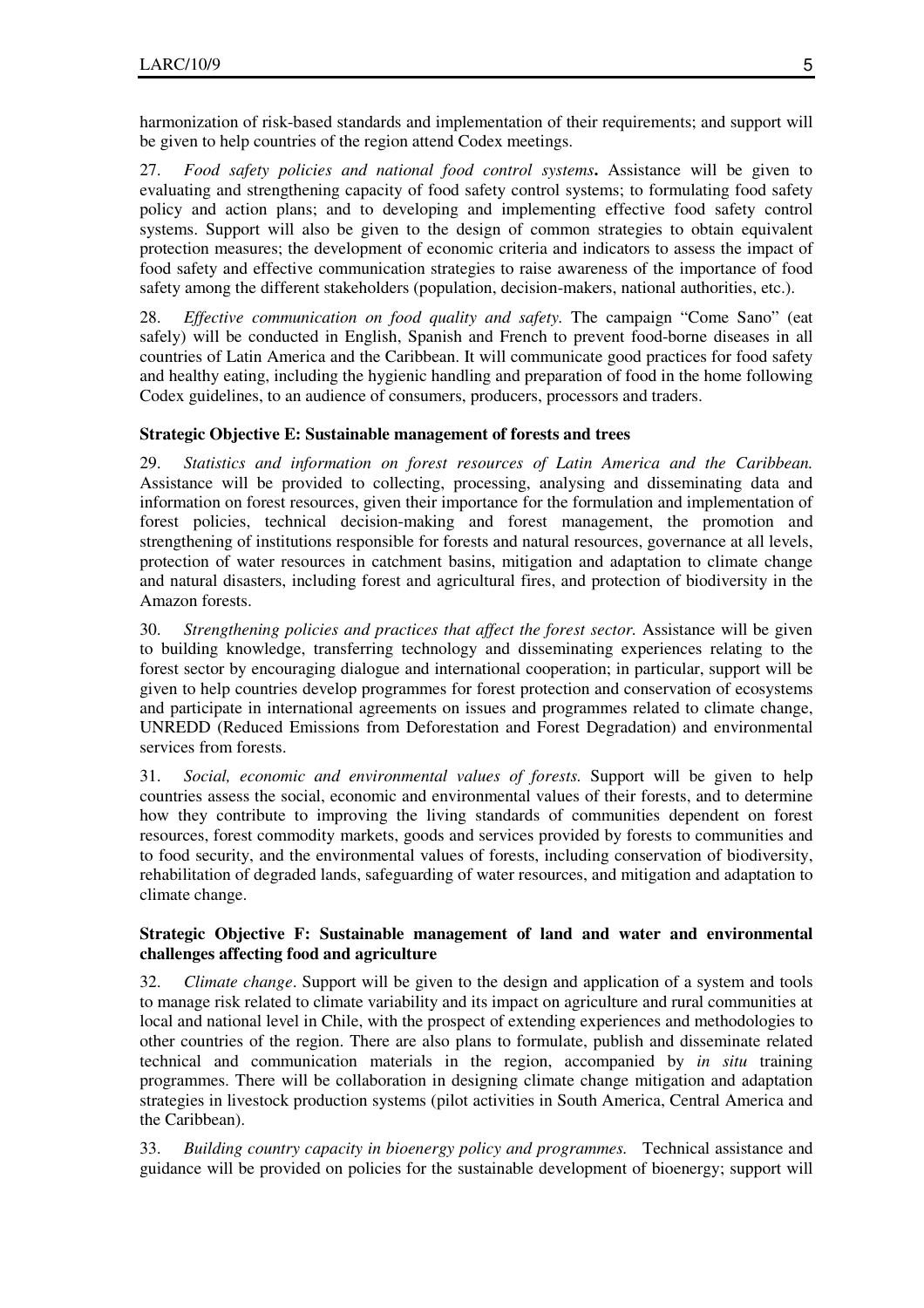be given to programmes of training, information, management and exchange of knowledge on topics such as second generation biofuels, innovation and development of technology and biogas; and there will be promotion of regional dialogue between governments, national and international specialized agencies and bodies involved in specific areas relating to bioenergy.

# **Strategic Objective G: Enabling market environment to improve livelihoods and rural development**

34. *Public policies and programmes for family farming*. Technical assistance will be provided for policies to improve the contribution of family farming to agrifood markets and to food and nutritional security, and for public policy aimed at facilitating access to land and other production resources, financing and technical assistance services; support will be given to the identification of barriers making it difficult for family farming to enter production chains and dynamic markets, together with possible solutions; there will be help with the design of instruments intended to restore the consumption of high-nutritional-value traditional foods and to energize local and regional food markets.

35. *Rural employment policies*. There will be support for the design of policies that have a greater impact on poverty reduction, that galvanize employment in rural areas and that consider the generation of higher quality work.

36. *New trade opportunities.* The hike in food prices has caused countries to review their food marketing strategies and to explore new avenues in the framework of trade agreements. Countries will receive support for their strategies to seize opportunities in the dynamic context of food and agricultural trade in the region.

# **Strategic Objective H: Improved food security and nutrition**

37. *FNS programmes and projects*. Recommendations, training and technical advice will be given to policies, programmes and projects on food and nutritional security (FNS) being implemented in the region, facilitating the exchange of experiences and cooperation between countries.

38. *Human Right to Food*. Action will be taken to promote and support the institutionalization of the Human Right to Food, in a context in which initiatives such as the Hunger-Free Latin America and the Caribbean Initiative, the Parliamentary Front Against Hunger and various national initiatives are increasingly seeking to ground public food and nutritional security policies in juridical and institutional frameworks that are based on universal human rights.

39. *Regional information and analysis.* Studies will be conducted on the state and outlook of food and nutritional security, agriculture and rural development in the region, as essential tools for the design of public policies at national level. This will require better instruments of measurement and greater capacity for analysis of food and nutritional security at regional level and within each country.

# **Strategic Objective I: Improved preparedness for and effective response to food and agricultural threats and emergencies**

40. *South-South cooperation programmes for Haiti*. FAO will support and encourage South-South cooperation between countries of the region and Haiti, helping channel experiences and technical assistance to actions, projects and programmes of post-disaster reconstruction and rehabilitation, with a special focus on the most vulnerable rural livelihoods. FAO will also participate in donor conferences and will support the mobilization of resources for South-South cooperation programmes between LAC countries and Haiti.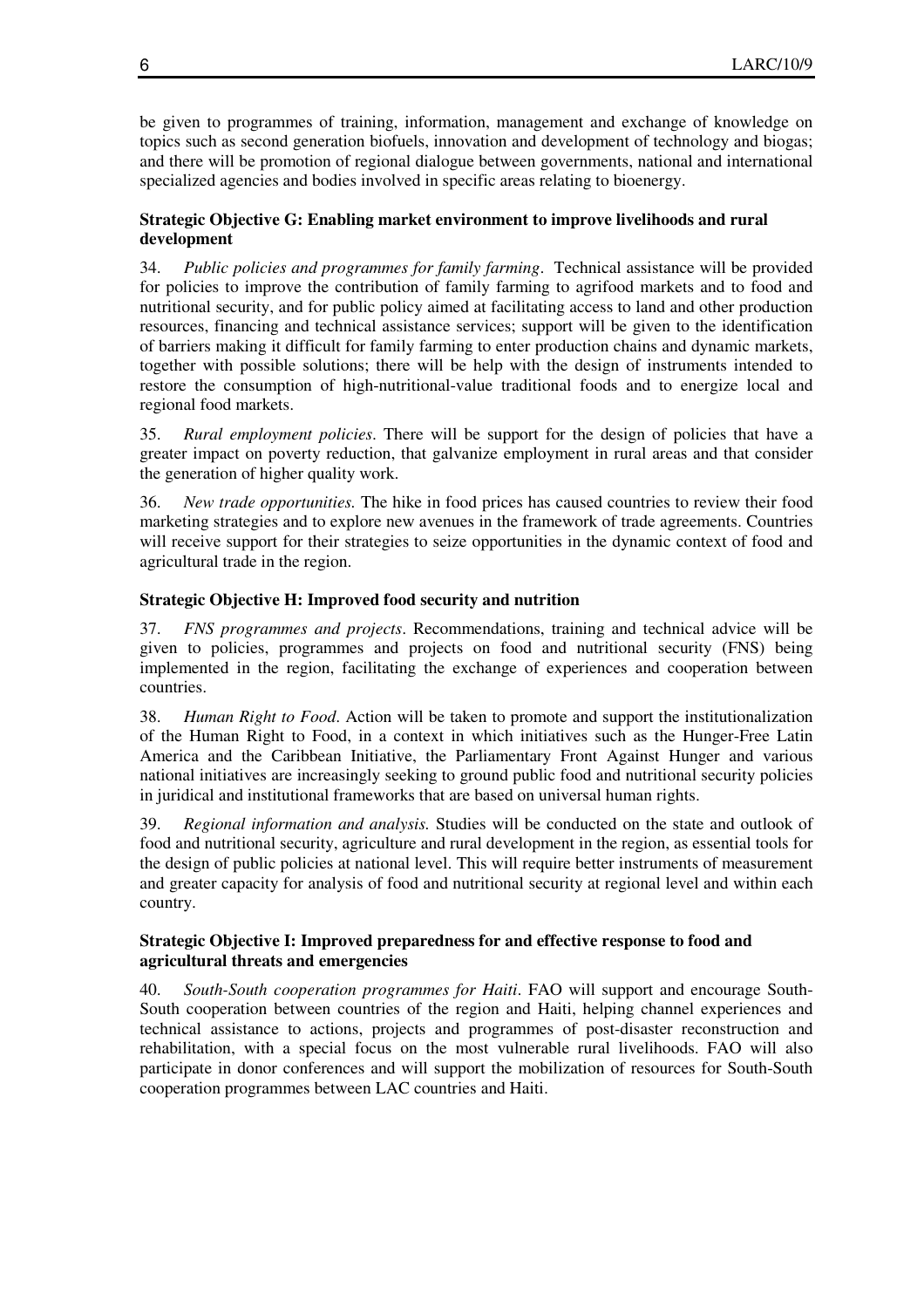#### **Strategic Objective L: Increased and enhanced effectiveness of investment projects targeting agriculture and rural development.**

41. *Improved capacity of governmental institutions and public and private organizations to plan, identify, prepare and execute investment initiatives and projects.* FAO will provide technical support and assistance to national counterparts of projects in the different phases of their cycle through team work with International Financial Institutions. It will give specific interdisciplinary training on tools and methodologies that it has developed and on innovatory approaches to the different phases of the investment project cycle. Opportunities and synergies will be identified to coordinate effective interdisciplinary actions involving FAO, donors and the players concerned .

# **III. Priority areas of action 2012-13**

#### **The current planning process**

42. Through its ongoing process of reform, FAO is seeking to enhance the impact of its actions and to optimize its interventions around the Strategic Objectives (SOs) that its member countries have defined for it. Achieving these objectives through the new FAO paradigm will require delivery of the established Organizational Results (ORs), towards which all spheres of FAO intervention need to be directed. Attainment of the SOs and achievement of the ORs define the Organization's global goal, and this requires coordinated interventions between the different geographical levels (global, regional, subregional and national).

43. FAO has developed operational instruments that will serve to enhance coordination while at the same time offering a multi-annual perspective able to identify long-term priorities and to channel resources in an effective and transparent manner. In addition, given that FAO operates at different geographical and administrative levels, specific programme instruments are required at each level to ensure coherence of interventions and to permit economies of scale and operational synergies. The new mechanism of transparent programming also serves to improve coordination and to create new and more robust partnerships, in terms of both pursuit of resources and continuity and synergy of actions, with all UN agencies (contributing to *Delivery as One*), international organizations, civil society and the private sector.

- 44. The following programming instruments have been designed:
	- i) At global level, the Medium Term Plan 2010-13 (MTP) identifies the SOs and ORs that set the guidelines for other levels of action. The MTP is complemented by the Programme of Work and Budget of the Organization 2010-11.
	- ii) At regional level, the regional medium-term priority framework identifies priorities that most countries and/or subregions share and whose main input is this Regional Conference.
	- iii) At subregional level, the subregional medium-term priority framework coordinates activities developed at subregional level.
	- iv) At national level, the National Medium-Term Priority Framework (NMTPF) identifies priority actions for FAO technical assistance in the country.
	- v) At sectoral level, FAO draws upon the reports of sectoral conferences (LACFC, CODEGALAC, etc.) which, although not programming documents as such, serve as technical references for all other regional and subregional programming instruments.

45. The process of identifying priorities at the different levels of programming (regional, subregional and national) needs to take the Organization's available resources and actual capacity into account. This will help determine areas in which FAO's efforts will need to be concentrated to achieve concrete and measurable benefits for the member countries.

46. The Organization's planning process is not an internal activity separate from the policy action of national governments or the programming at supranational and intergovernmental level.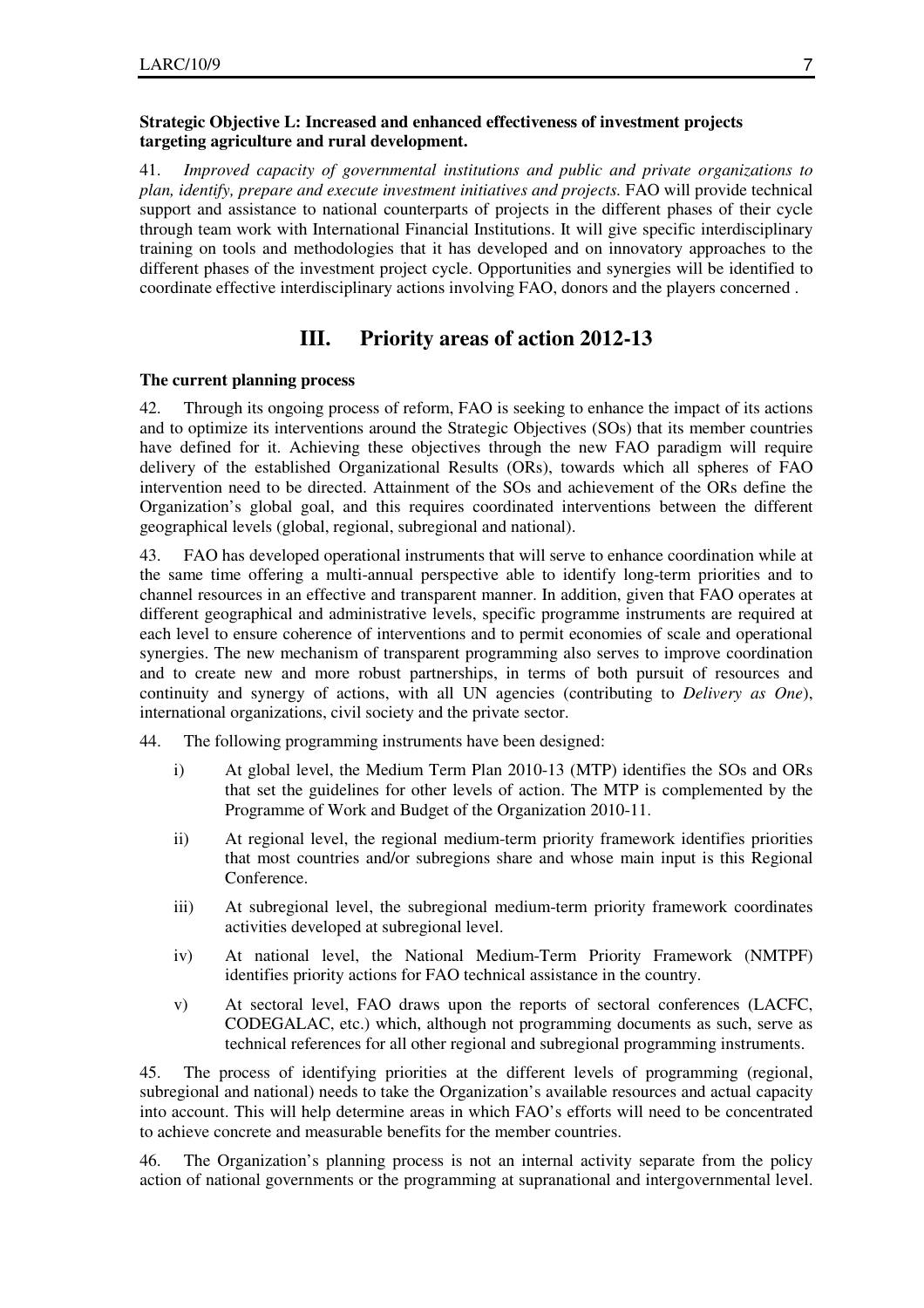Each planning level requires the direct participation of the corresponding governmental bodies.

47. For this reason, national planning is conducted in close collaboration with governments, taking into consideration their agendas and programmes. The final document, the NMTPF, is therefore the result of broad discussion between the Organization and public bodies responsible for areas within FAO's remit. The process of joint formulation of the programming document concludes with the endorsement of both parties, thus giving formal recognition to the Organization's programme of work in the country.

48. The supranational planning documents, on the other hand, do not have formal channels of endorsement, but there are regional and subregional bodies (CARICOM, MERCOSUR, CAN, SICA, UNASUR, etc.) that are empowered to act as representative interlocutors of country groups.

49. As a constituent body of the Organization's system of governance, the Regional Conference provides an opportunity for broad discussion with countries, with the aim of refining the identification of priorities by analyzing opportunities between demand and supply, with the latter restricted by mandate, available resources and existing or potential technical capacity. This process provides for a better allocation of scarce resources and more effective actions of the Organization at all levels of intervention.

50. **Regional programming** is intended to direct FAO activities from this geographical perspective. That is to say, the regional priorities do not set out to be the sum of priorities identified at national and regional level, but rather to draw upon these, on priorities from the Regional Conference and on the Strategic Objectives defined by the FAO Conference, to constitute a framework of action that will empower its field work at country level.

#### **Suggested priority areas for the 2012–13 biennium**

51. Because of the multisectoral and multidimensional nature of hunger, poverty and sustainable use of natural resources, interventions are needed in multiple areas. However, as Regional Office of FAO, it is important to identify those priority spheres of action that will draw upon its comparative advantages, that are congruent with national, subregional and global levels of intervention, and that permit synergies with interventions of other international cooperation agencies.

52. The following priority areas for technical assistance in the next biennium are presented for consideration by the Regional Conference:

- i) *Food and Nutritional Security*. Because of the different events that have taken place in the last three years, the number of people suffering from hunger in the region has increased. Fifteen years of achievements have been wiped out and the region is moving away from the first Millennium Goal. The challenge today would appear to lie not so much in dealing with short-term increases in food prices but rather in finding mechanisms that will help avoid recurring food crises. FAO will seek to contribute towards the complex issue of hunger, at regional level, by generating information, analysis and policy recommendations for decision-makers, developing methodology tools for the design and implementation of programmes of food and nutritional security, food quality and safety, and market access, and raising the awareness of policy-makers and the general public (Strategic Objectives d, g, h, l).
- ii) *Climate Change and Environmental Sustainability*. Agricultural production, in its broadest sense, is one of the human activities most closely connected to environmental conditions. Because of climate change and increasingly frequent extreme climatic events, there will be more frequent instances of lost agricultural production, which means that food availability at local, national or regional level will be less stable. FAO will seek to improve the performance of the agricultural sector, as broadly understood, in terms of reducing contribution (mitigation) and strengthening capacity of response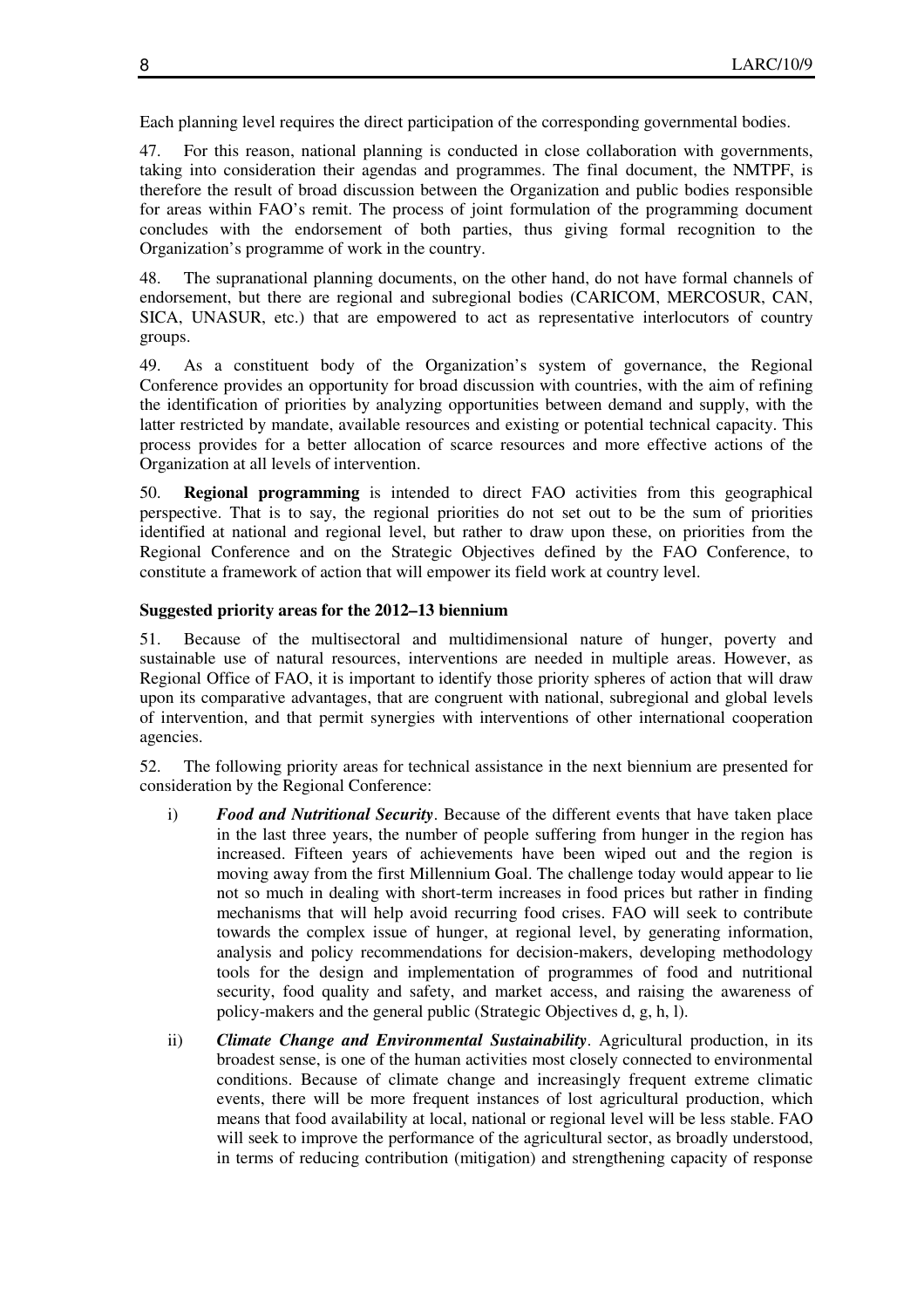(adaptation) to the probable scenarios of climate change (Strategic Objectives A, B, C, E, F).

- iii) *Transboundary Diseases*. The process of globalization, trade in animals and animalbased products and increased tourism raise the vulnerability of countries to transboundary animal diseases (TADs). Because of possible serious economic, social and trade consequences of TADs, it is essential that they be prevented, controlled and eradicated and that there be clear and precise information on which diseases are present and which are absent in the region. FAO will continue to promote international cooperation to deal with TADs, helping countries develop their veterinary capacity and monitoring TADs through the Emergency Prevention System for Transboundary Animal and Plant Pests and Diseases (EMPRES) and the Global Framework for the Progressive Control of Transboundary Animal Diseases (GF-TADs) (Strategic Objective B).
- iv) *Promotion of Small-Scale Agriculture/Family Farming.* Some studies indicate that the contribution of small farmers to local staple food markets could reach two-thirds of total supply, which makes this farming category extremely important as a provider of staple foods, especially on local markets that cater to the poorer sections of the population. The contribution of small-scale agriculture (understood its broad sense to include livestock, aquaculture/fisheries) to food security is fundamental. Strengthening this sector would boost supply to domestic markets and protect population groups more vulnerable to international shocks. Policies that promote access to production resources and that support family farming will be crucial to bring about a form of development that can bring the millions of poor families that live in the region's rural areas into the mainstream. FAO will strengthen actions to this end, working with governments and private players, facilitating dialogue between them and creating regional platforms for the exchange of experiences and international cooperation (Strategic Objectives A, B, C, G, L).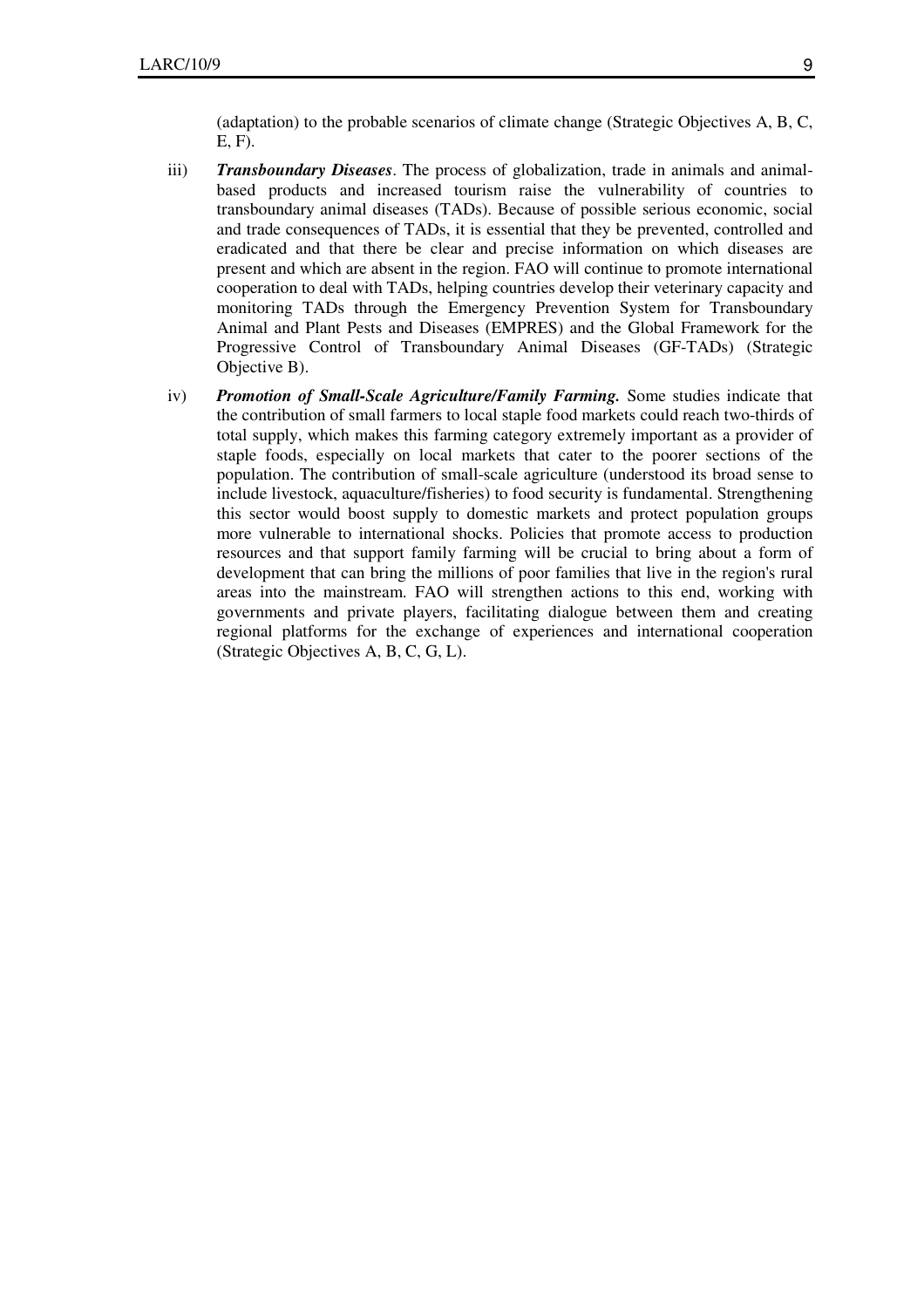#### **Annex 1. FAO's new results-based approach**

53. The Immediate Plan of Action for FAO's Renewal (IPA), adopted at the Thirty-fifth (Special) Session of the FAO Conference in November 2008, lays the foundation of an enhanced results-based approach to programme planning, implementation and reporting in the Organization. This is coupled with a revitalized and more inclusive intergovernmental process of review of priorities and programme and budget proposals.

54. The four-year Medium Term Plan applies the principles and major elements of the resultsbased approach. The major elements, as set forth in the Strategic Framework, are as follows:

- *Global Goals*, which represent the fundamental impacts in terms of development in areas within FAO's mandate that member countries seek to achieve;
- *Strategic Objectives*, which contribute to the achievement of the global goals;
- *Functional Objectives*, which provide the enabling environment for FAO's work;
- *Organizational Results*, which define the outcome of FAO's work in relation to each strategic and functional objective;
- *Core Functions*, which are the critical means of action to be employed by FAO to achieve results.

55. The eleven strategic objectives agreed in the Strategic Framework reflect the assessment of challenges and opportunities relating to food, agriculture and rural development. They express the impact in countries, regions and globally, that is expected to be achieved over the long term (10 years) by FAO Members and Associate Members, as a result of the value-added interventions of the Organization. In order to ensure that all aspects of FAO's work are considered within a results-based framework, complementary Functional Objectives assist the Organization in ensuring an effective impact of technical delivery with due attention to efficiency, and therefore also firmly contribute to the achievement of the Strategic Objectives (*Figure 1*).

56. Under the Strategic Objectives, the more specific **Organizational Results** represent the outcomes expected to be achieved over a four-year period through the adoption and use of FAO's products and services by the Member States and Associate Members. The identification of Organizational Results also applies in the case of the Functional Objectives.

57. The eight Core Functions draw on FAO's comparative advantages and need to be applied at all levels: global, regional and national. They are subject to articulated strategies to ensure coherent approaches, cooperation among organizational units, mutual learning and pursuit of excellence.

58. The Organizational Results, measured through indicators, constitute the backbone of the four-year Medium Term Plan and the biennial Programme of Work and Budget and reflect the substantive priorities upheld by the Membership (see MTP Section C and PWB Section IV).

59. Other tools to inform the development and help secure the achievement of the Organizational Results and Strategic Objectives, include:

- the National Medium-Term Priority Frameworks which are developed together with the governments concerned to focus FAO's efforts on clearly identified national needs;
- the structured and consultative development of subregional and regional areas of priority action, channelled, among other conduits, through the Regional Conferences and the specialized Regional Commissions;
- at global level, a limited number of impact focus areas aimed at mobilizing voluntary contributions for priority groups of Organizational Results, providing a communication and advocacy tool, and with an emphasis on capacity building and policy frameworks.

60. During implementation, progress towards achievement of the Organization Results will be tracked through the measurement of their indicators. This results-based monitoring will permit the identification of any issues that could prevent FAO from delivering the Organizational Results, and will thus provide the opportunity to make in-course adjustments and changes to forward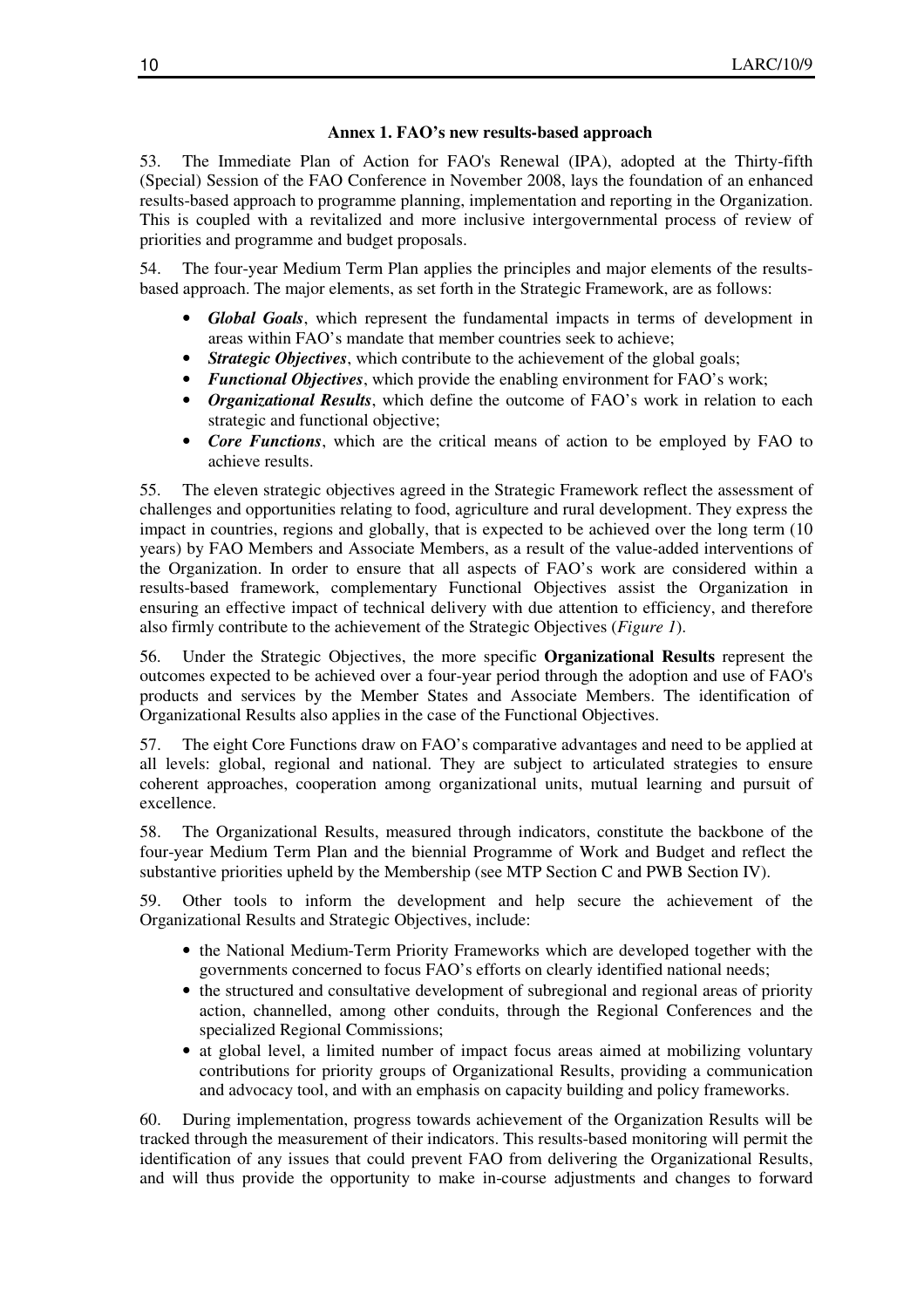planning. Biennial implementation reporting under the new results-based regime will change significantly, both in terms of content and presentation. Future reports will focus on the achievement of outcomes as measured against targets specified in the Medium Term Plan and in the Programme of Work and Budget, rather than on activities and outputs.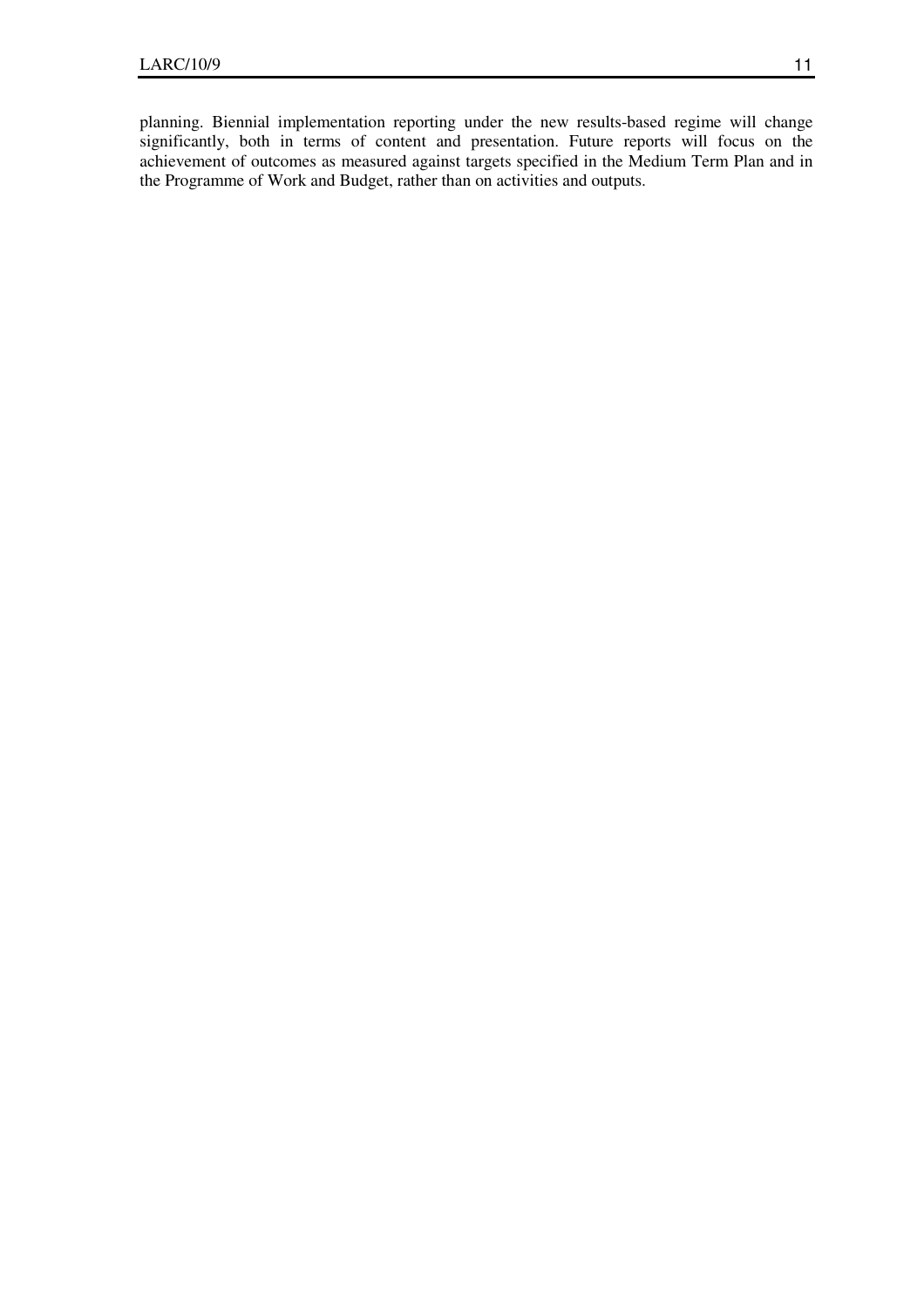## *Table 1. Main components of the FAO results framework*

## **FAO's Vision**

A world free of hunger and malnutrition where food and agriculture contribute to improving the living standards of all inhabitants, especially the poorest, in an economically, socially and environmentally sustainable manner.

#### The three **Global Goals of Members:**

- Reduction of the absolute number of people suffering from hunger, progressively ensuring a world in which all people at all times have sufficient, safe and nutritious food to meet their dietary needs and food preferences for an active and healthy life;
- Elimination of poverty and the driving forward of economic and social progress for all, with increased food production, enhanced rural development and sustainable livelihoods.
- Sustainable management and utilization of natural resources, including land, water, air, climate and genetic resources, for the benefit of present and future generations.

#### **Strategic Objectives**

- a) Sustainable intensification of crop production
- b) Increased sustainable livestock production
- c) Sustainable management and use of fisheries and aquaculture resources
- d) Improved quality and safety of foods at all stages of the food chain
- e) Sustainable management of forests and trees
- f) Sustainable management of land, water and genetic resources and improved responses to global environmental challenges affecting food and agriculture
- g) Enabling market environment to improve livelihoods and rural development
- h) Improved food security and better nutrition
- i) Improved preparedness for, and effective response to, food and agricultural threats and emergencies
- j) Gender equality in access to resources, goods and services and in decision-making in rural areas
- k) Increased and more effective public and private investment in agriculture and rural development

#### **Functional Objectives**

- l) Effective collaboration with Member States and stakeholders
- m) Efficient and effective administration

## **Core Functions**

- Monitoring and assessment of long-term and medium-term trends and perspectives
- Assembly and provision of information, knowledge and statistics
- Development of international instruments, norms and standards
- Policy and strategy options and advice
- Technical support to promote technology transfer and build capacity
- Advocacy and communication
- Interdisciplinarity and innovation